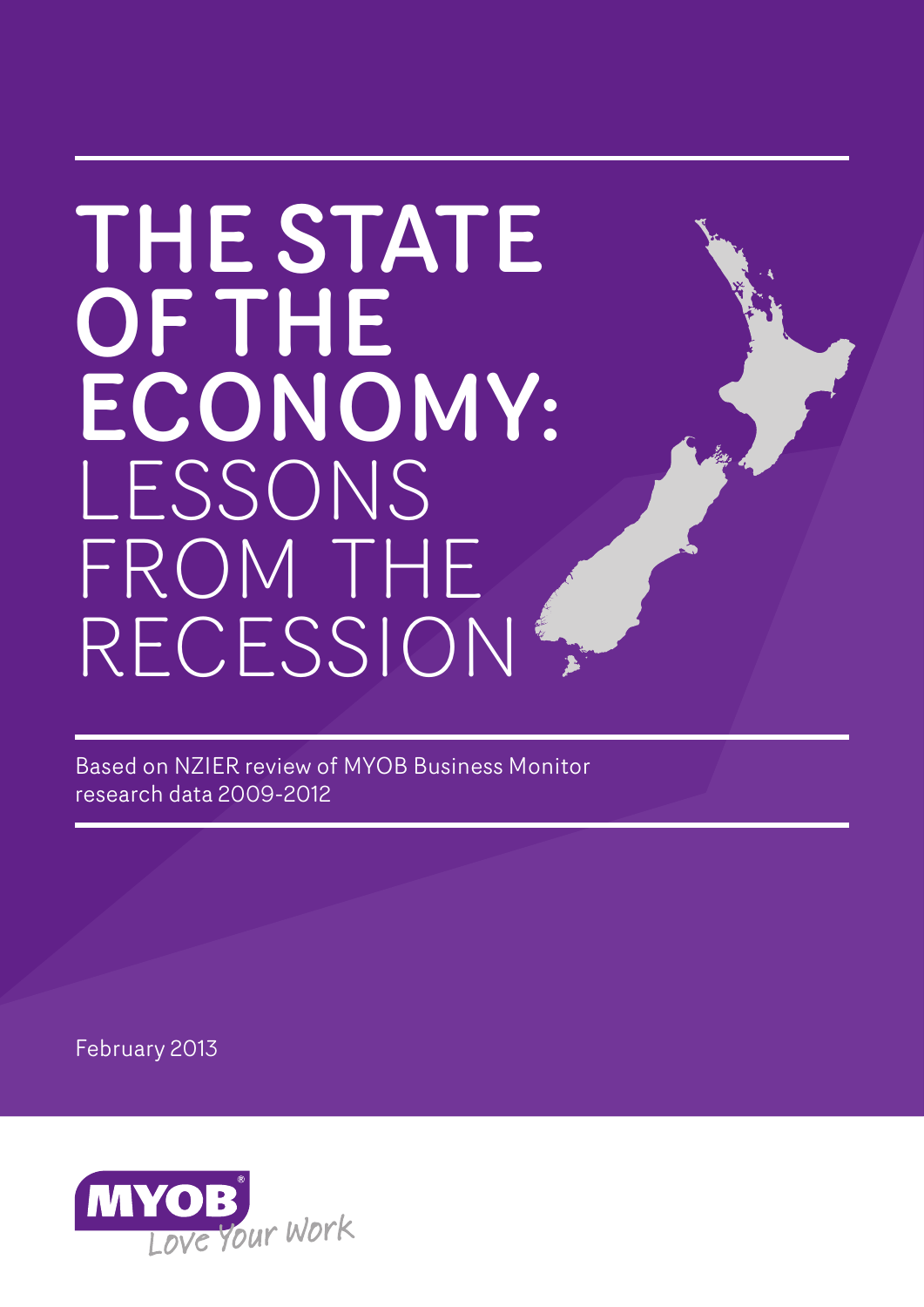

### MYOB BUSINESS MONITOR: THE VOICE OF NZ BUSINESS

### Welcome to The State of the Economy, a white paper presented by MYOB and the New Zealand Institute of Economic Research (NZIER).

At MYOB, our goal is to make business life easier. Because we work with over 170,000 businesses from around the country, we've long understood that advocating for the needs of small to medium enterprises is very important. Too often, business owners are not given a voice, and not enough effort is made to really understand the unique challenges they face.

For the last three years, MYOB has been conducting the MYOB Business Monitor, New Zealand's largest regular survey of small and medium business owners and managers. The Monitor polls over 1000 of these business operators, canvassing their opinions on issues ranging from business performance and strategy, to economic confidence, political opinions, technology use, and the pressure and challenges they face.

The results of the MYOB Business Monitor have been tracking very closely with wider economic developments, demonstrating that the performance of smaller businesses is a good bellwether for wider conditions. This has seen the Monitor become a trusted source for journalists, analysts and policymakers looking to understand what New Zealand business operators are experiencing and feeling.

The time in which we have been running the Monitor has been an incredibly important time for New Zealand businesses, as many have strived to find a path back to growth following the global financial crisis and the worldwide economic downturn. Working together with our partners at NZIER, we have analysed the data from this period and produced a report to help you gain a fuller understanding of what your clients have been experiencing over the last three years, and the key lessons we can all learn from the recession.



This white paper should deliver sound insights for you to draw from when providing informed advice to your clients, and for running your own operations this year.

Tim Reed Chief Executive Officer *MYOB New Zealand*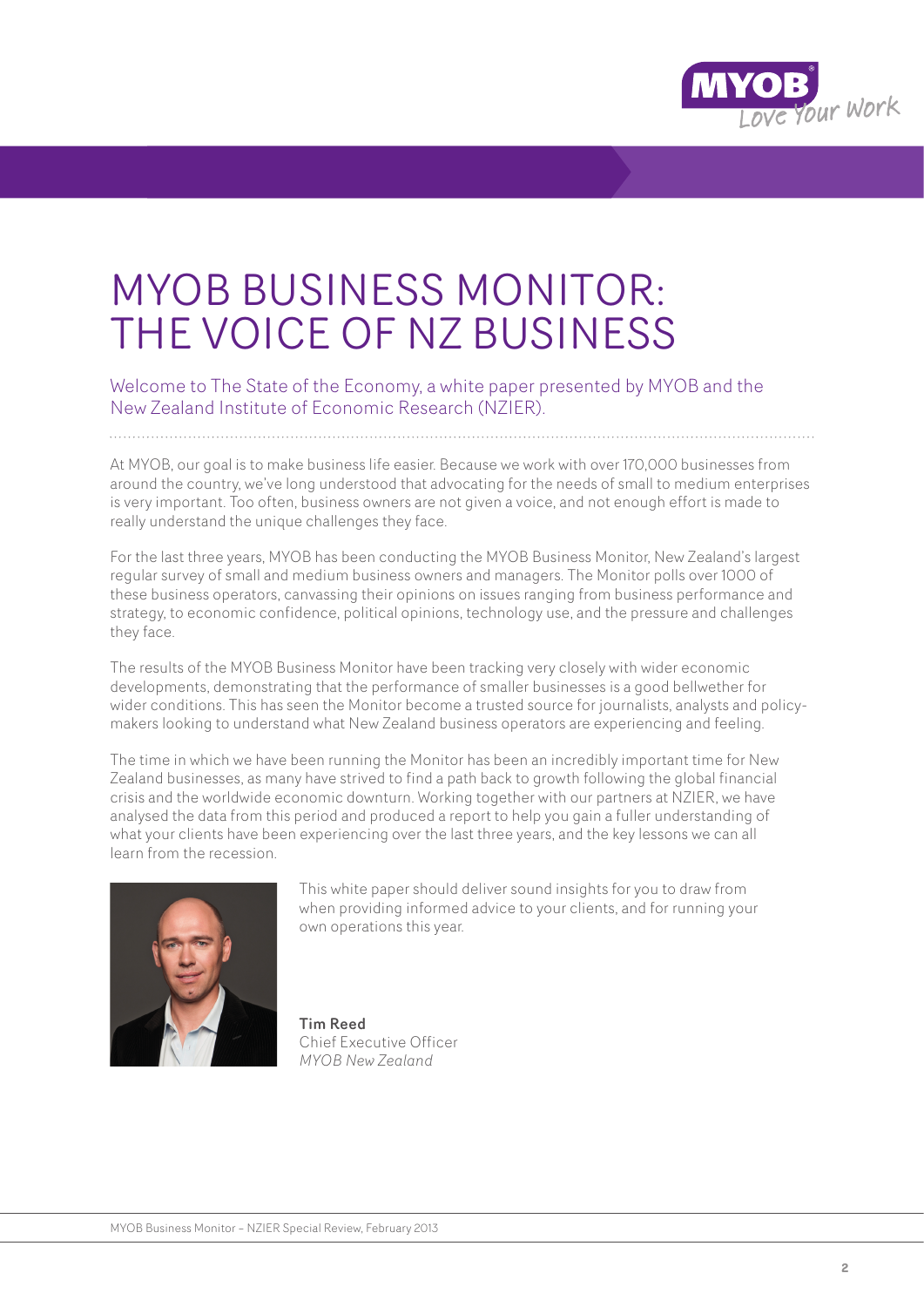

## A RECOVERY LIKE NO OTHER

What is immediately clear is that this economic downturn has been more severe and has lasted far longer than any other in recent New Zealand history.

According to the NZIER, economic activity usually grows relatively steadily, with cyclical downturns causing minor interruptions. In New Zealand's post-war history these downturns have tended to involve contractions of economic activity of an average of 2% of GDP. The current downturn, however, involved a contraction of 4% of GDP.



Not only was it more intense than previous recessions, the most recent downturn has lasted far longer. The post-war average sees recessions lasting an average of nine months followed by a strong rebound. The current downturn lasted 15 months and has been marked by a slow and grinding recovery.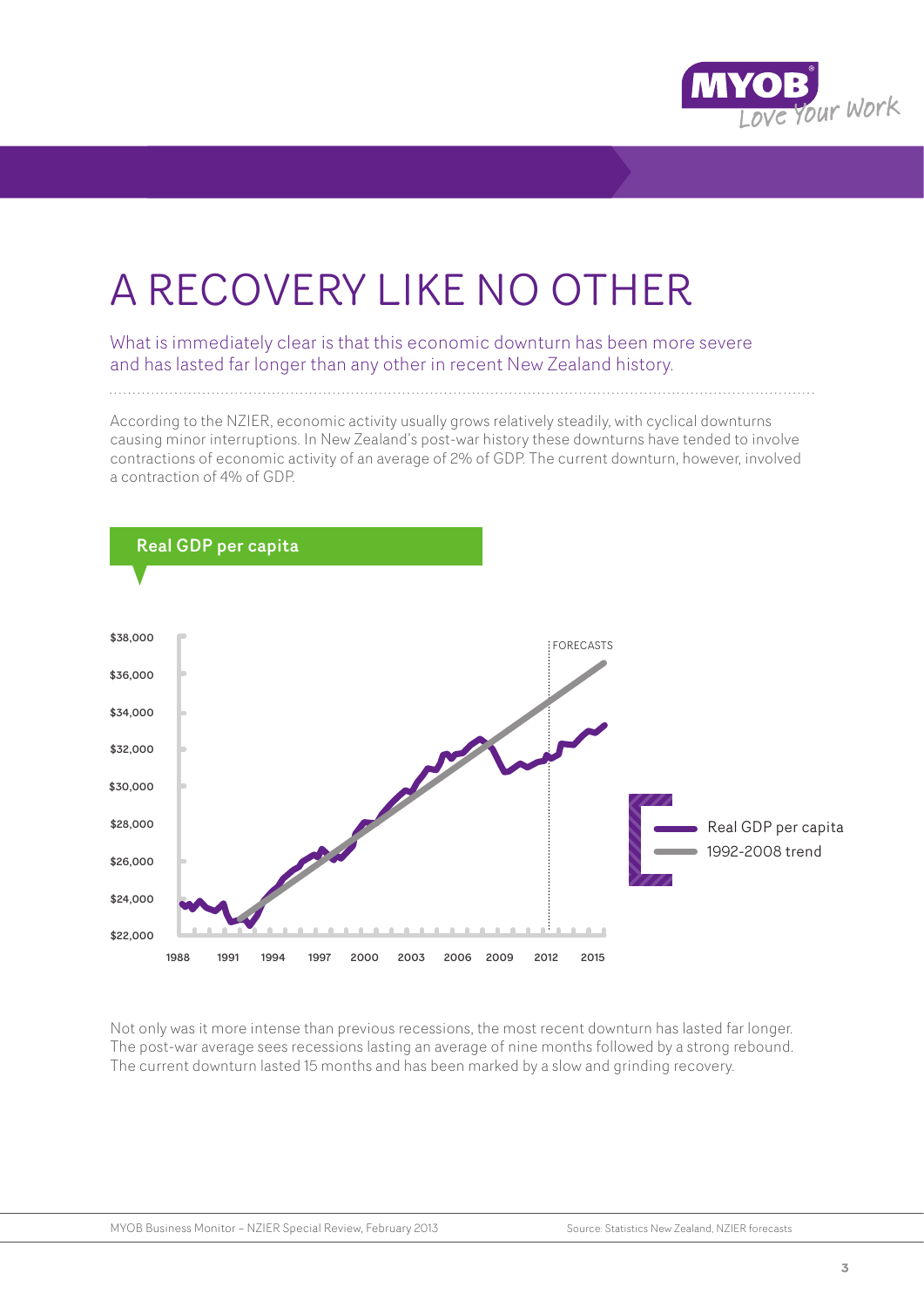

### Economic activity through past recessions



The reason this time around has been so much worse is that, while typical recessions are caused by a cyclical contraction, the current downturn is the result of a major financial crisis that did far more damage to the economy's ability to sustain growth.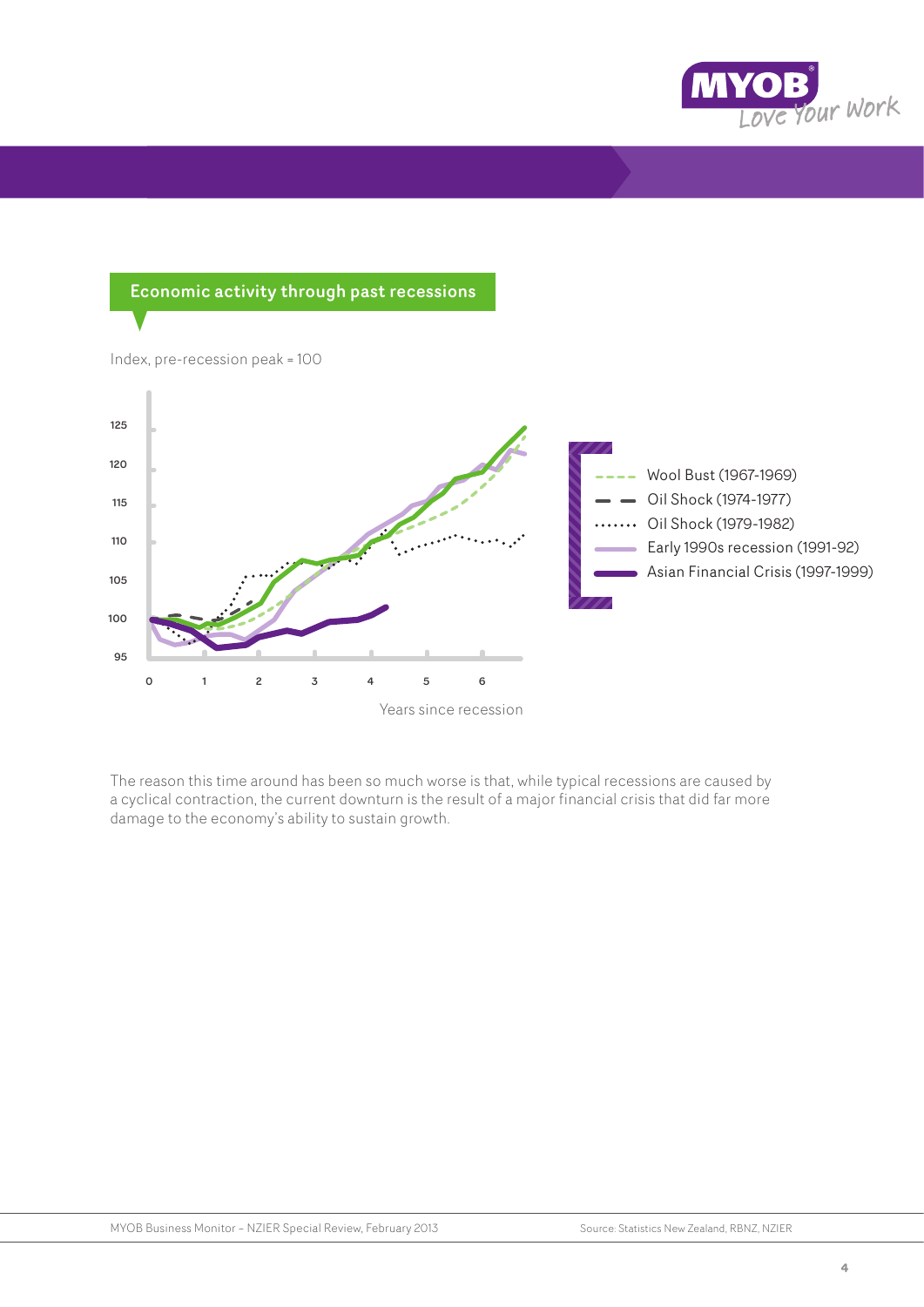

Historically, recessions caused by a large build up of debt and an ensuing financial crisis tend to not only be more severe than normal, but also take much longer to recover from. This is because businesses and consumers must first undergo a difficult period of deleveraging before the economy can begin growing again.

What the MYOB Business Monitor data shows is that New Zealand's small and medium business operators (SMEs) were not prepared for the unusual nature of this recession and did not expect to be impacted as severely as they were. Throughout the downturn and the slow recovery, SMEs have been consistently over-optimistic in their revenue forecasts, clearly expecting the sort of strong rebound that follows a traditional recession.

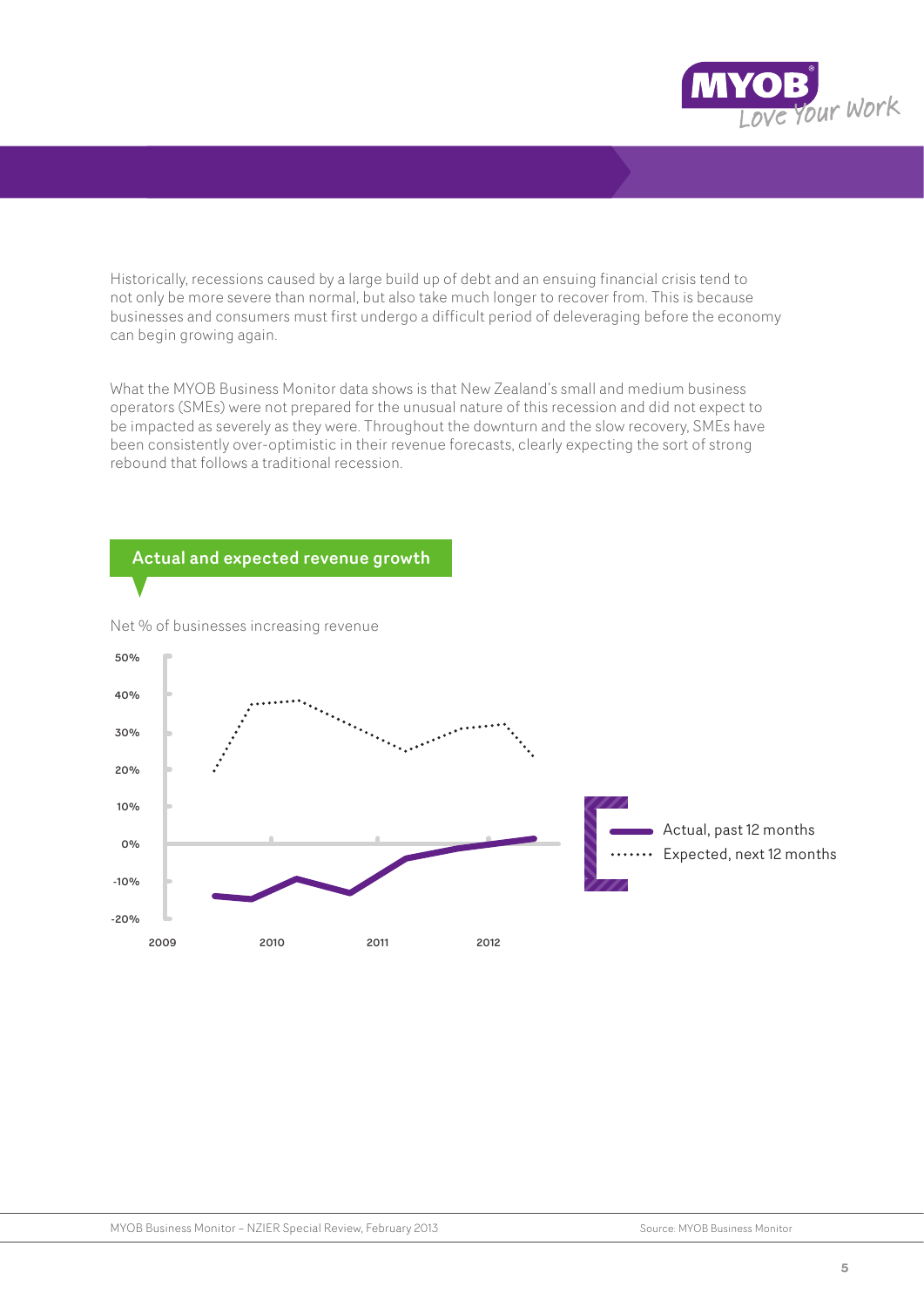

### WINNING STRATEGIES IN A SLOW RECOVERY

The unexpected depth and length of the downturn presented a real challenge for New Zealand businesses, which were operating in an entirely new environment. One of the key insights that the Monitor data provides is a look at the different ways in which businesses adapted to these difficult circumstances, and which strategies and approaches proved the most effective.

The key lesson is that business owners and managers who adopted a 'business builder' strategy – making prudent investments in technology, staff and in growing market share – have performed far better across the recession than those who have followed the traditional recession playbook of cutting costs and hoping to wait out the downturn.



In April of 2010, a net 9% of businesses following a business building strategy reported revenue loss over the previous 12 months. By June 2012, those businesses had grown so much that a net 17% reported revenue gains over the last year.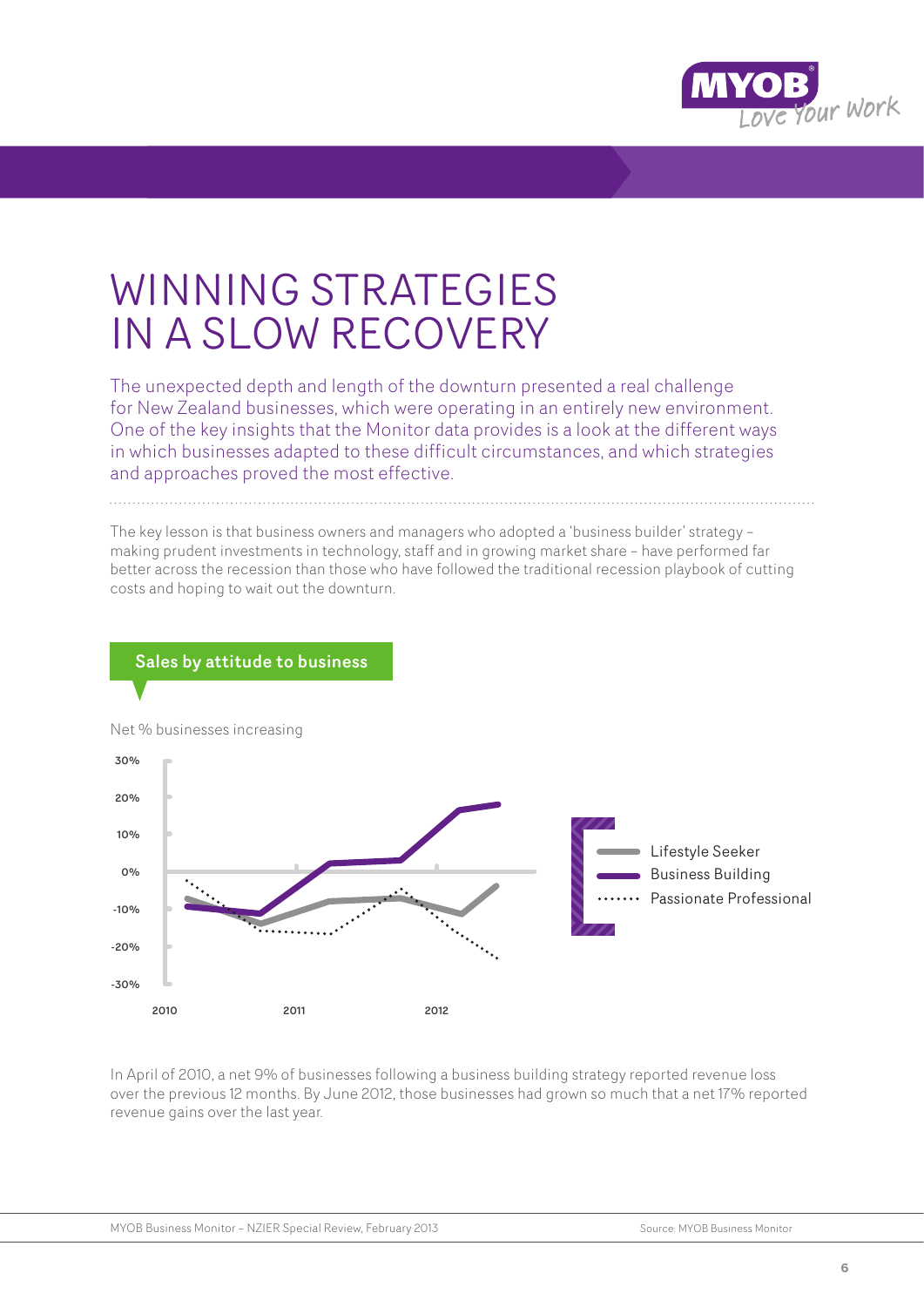

By contrast, although a net 6% of other businesses reported revenue losses in April 2010, by June 2012 growth amongst these businesses had fallen further, with a net 8% reporting lower revenue.

### Investments of business builders

What business builders are doing more of, net % basis relative to lifestyle seekers, 2012

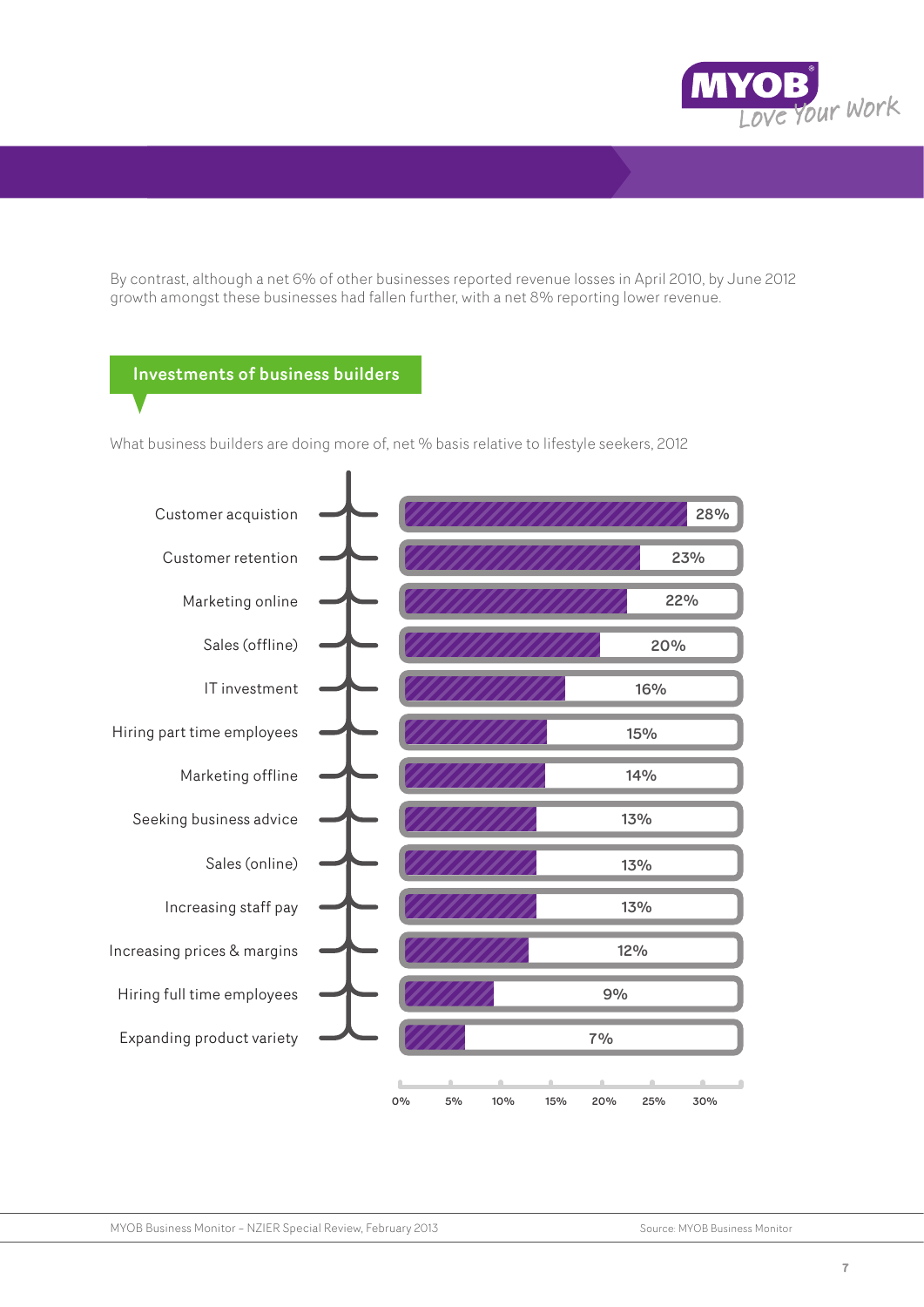

The specific strategies business builders followed that led to stronger results included:



**Growing Market Share.** With the economy's overall health developing very slowly, most business growth during the downturn was achieved through growth in market share. For business builders, this meant investing in strategies to retain existing customers and being aggressive about opportunities to take on their competitors.



**Effective Marketing.** A vital element of the ability to grow their market share has been a consistent investment in better and/or broader marketing techniques, especially more effective use of the online space. One benefit of online marketing is that it can be comparatively cheap and allows for more focussed targeting than traditional methods, often making it more cost effective.



Investment in Systems and Processes. Another tactic that has helped business builders is prudent investment in upgrading their systems and processes. In an economy where competitive advantage is becoming more and more important, having better systems than other businesses has given them a real edge. They were not only investing more in technology, they were more likely to be seeking business advice and making use of management tools like accounting solutions. Implementing these strategies results in a better understanding of their business, the challenges they face and the opportunities they can capitalise on.



**Investment in Human Capital.** The final key area in which business builders were focussing their investments was in their commitment to attracting and retaining top talent. While other businesses have cut staff or held off hiring to defer costs, business builders have been more aggressive in bringing on part-time and full-time staff, and in paying their staff well in order to retain talent. This emphasis on the value of human capital reflects not only the importance of competitive advantage in a tight economy, but also the larger role that talent is playing as the economy changes to become more service focussed.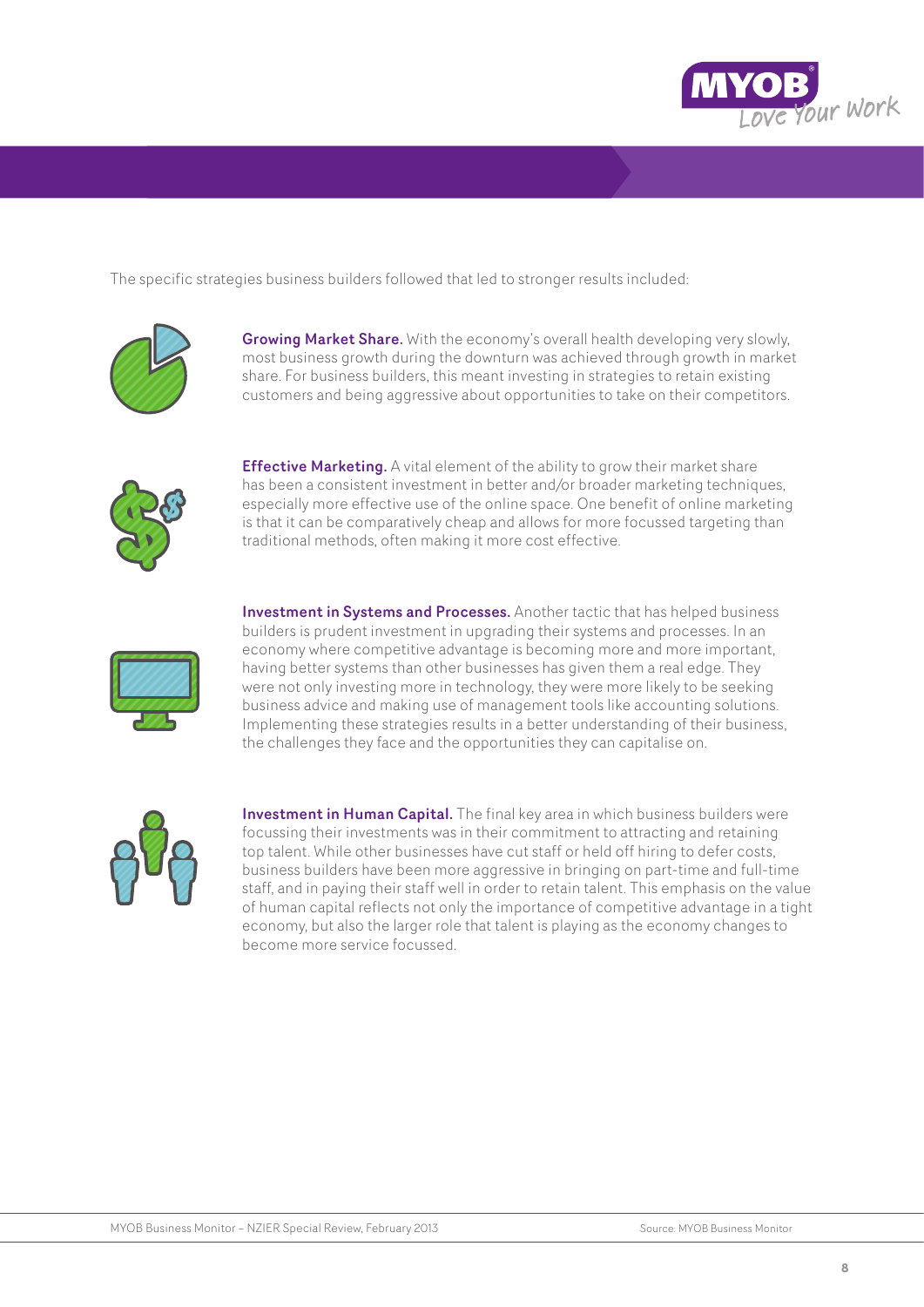# PRESSURE POINTS FOR BUSINESS AND MITIGATING STRATEGIES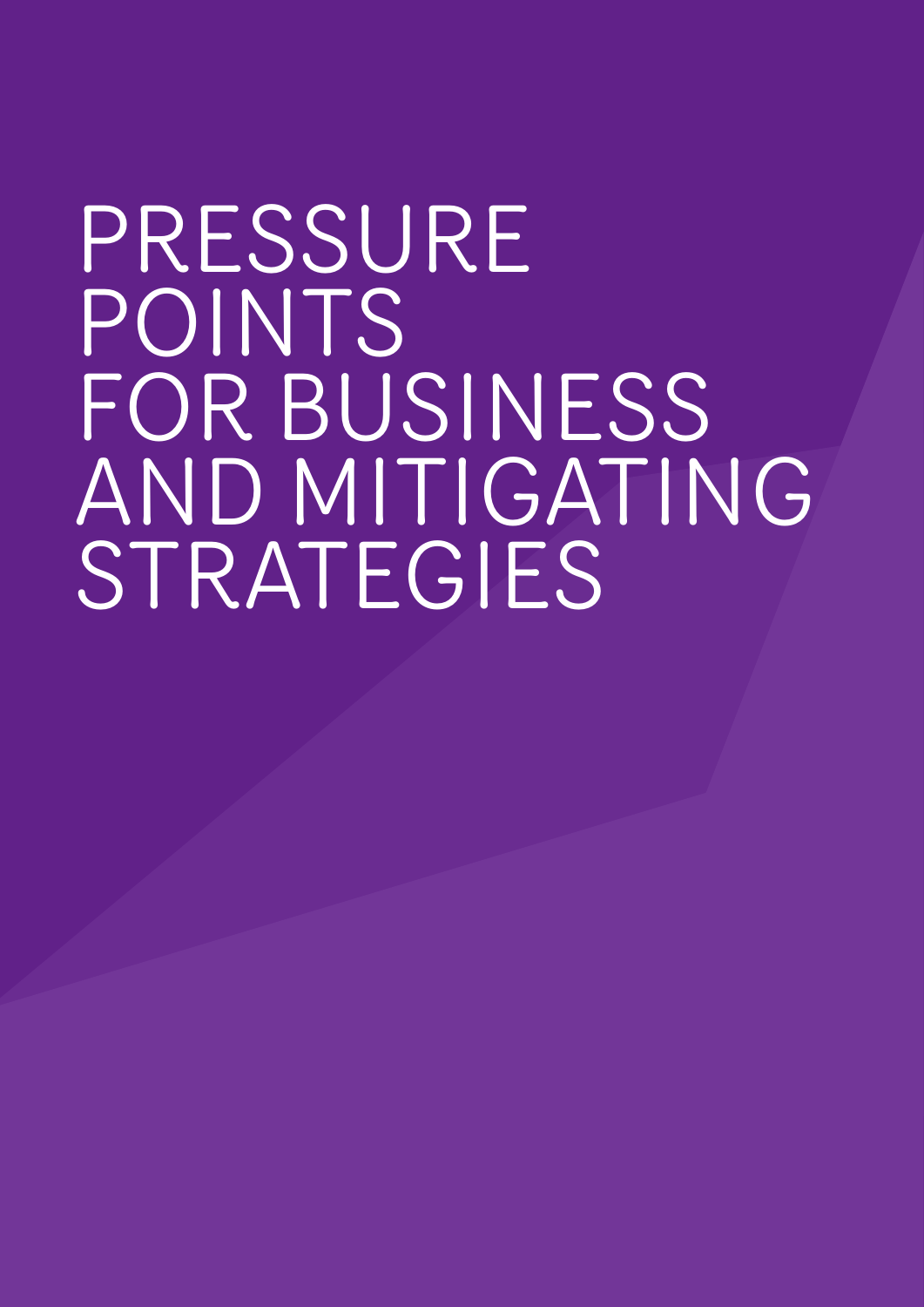

## THE PRESSURES ON BUSINESSES

Despite the economy technically having been out of recession for some time now, a wide range of external forces have been putting pressure on business profitability.

As part of the MYOB Business Monitor, business operators are asked to identify what is placing the most pressure on their operations. After examining the last three years of responses to these questions, NZIER ranked these forces by the frequency with which businesses owners cited them as placing acute pressure on their profitability. This data provides an important insight into what is making life difficult for New Zealand businesses, and allows us to look at strategies to mitigate these factors.

#### Sources of pressure for SMEs

Ranked by frequency of acute pressure, 2009-2012

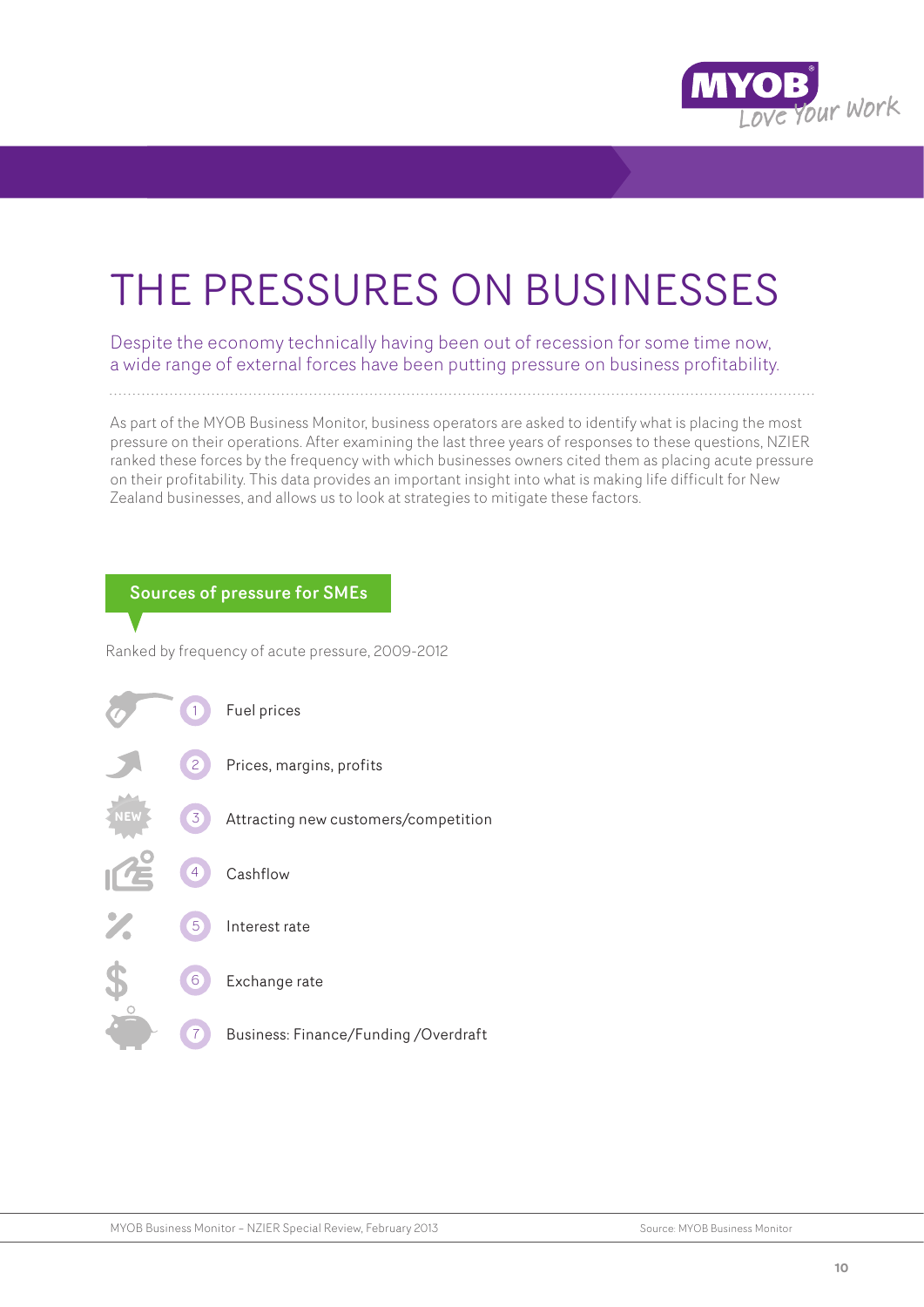

#### The most significant pressure points over the last three years were as follows:



**Fuel Prices.** According to NZIER's analysis, the impact of fuel prices on businesses was worse over the last three years than in traditional economic downturns. The reason is that when the economy is underperforming demand for oil is, generally, significantly lowered because of reduced economic activity. This in turn helps to lower the price. Thus, it is relatively rare for fuel prices to be a major concern for businesses during a recession. However, over the last few years, due to unexpectedly high demand from emerging economies like China, India and Brazil – alongside ongoing tensions in the Middle East – the price of fuel has stayed high. This has left businesses with economic pain caused by the downturn, alongside significant pressure from the high fuel prices usually seen when local demand is higher.

Businesses looking to mitigate pressure placed on them by high fuel prices may find ways to reduce fuel consumption while still providing the same level of service. This could include switching to more fuel efficient means of transport, using communications technology to offset travel requirements, or improving business systems like inventory management so less transportation is required overall.



**Competitive Activity.** As we have seen, with slow economic growth one key tactic to achieve sustained business growth is to increase market share, often at the expense of other businesses. As the experience of successful business builders has shown, the most effective way to deal with increased competitive activity is to look to make prudent investments in areas that will increase business capacity and competitive advantage. More effective use of marketing, especially in the online space, and better use of human capital and technology can provide businesses an edge over the competition.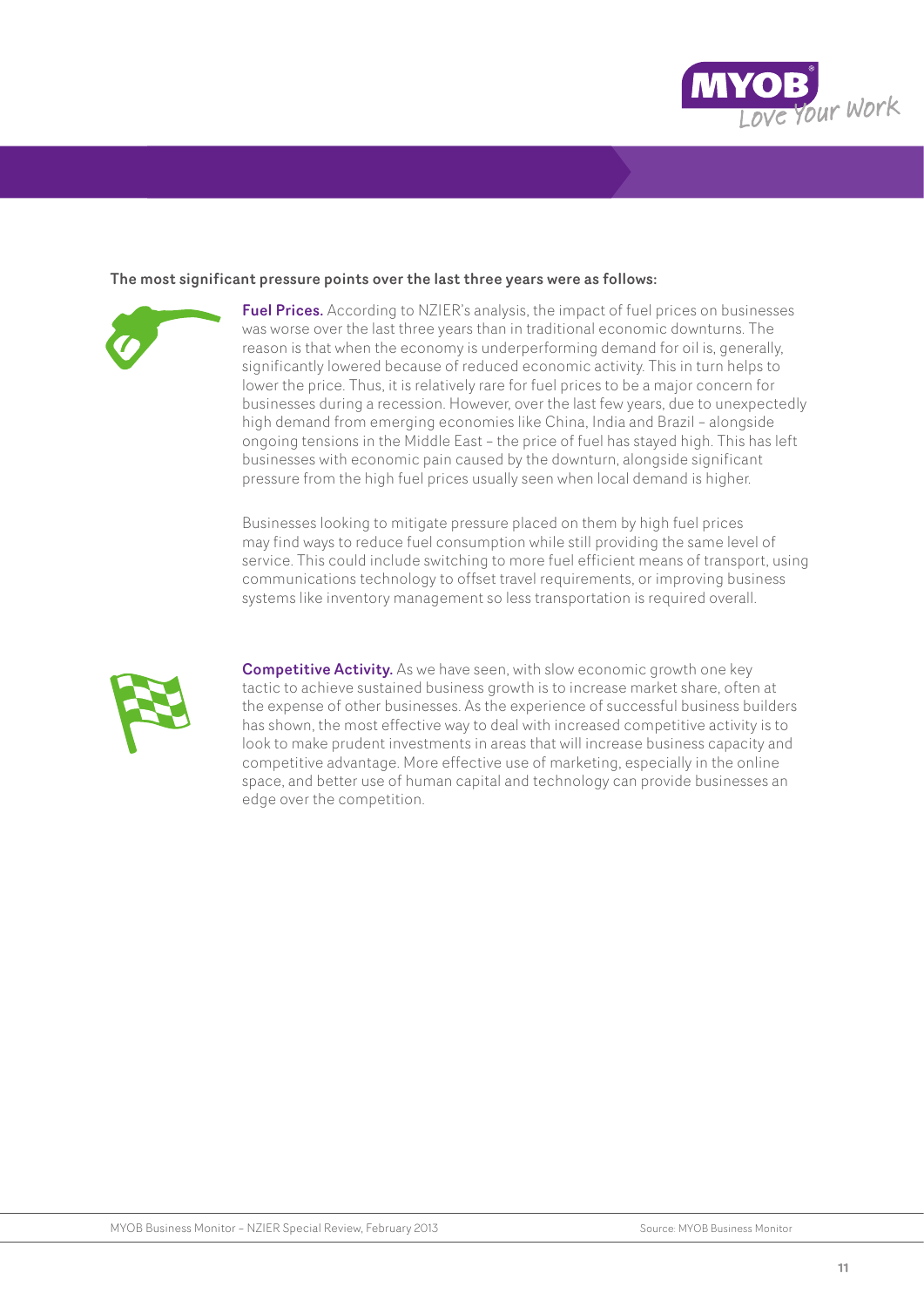



**Prices. Margins and Profits.** NZIER's analysis also found that in an economic downturn there are strong links between greater pressure from competitive activity and greater reticence to move prices and margins. Not only does increased competition make it more challenging for businesses to attract new customers or maintain their existing client base, it also means business operators are less likely to pass along any rise in costs for fear of losing market share. This means that inflation in costs, especially for things like rising fuel prices, are often carried by businesses at the expense of profitability.

For those looking to find room to improve their profits and margins without having to pass costs along to consumers, the key is a better understanding of where their costs are coming from. This is where a quality accounting system and an enhanced relationship with an accountant, business mentor or advisor is a real advantage.



**Business Finance.** One other aspect of the downturn making life difficult for New Zealand businesses was a lack of access to finance, with financial institutions having tightened up on lending over the last three years. Over the course of the downturn, access to debt was a real advantage for businesses, as it opened up productive avenues for investment and could help to smooth out seasonal cycles. For smaller businesses, a lack of finance can often exacerbate any cash flow issues they may be having, as fewer financing options mean reduced ability to use debt to cover any short-term cash flow issues.

For business operators looking to increase their access to finance, one key strategy is to engage in more transparent bookkeeping and more effective business systems. Being able to present clear information to lenders can make a business a far less risky proposition for finance. Again, prudent advice from an accountant or financial advisor is vital in identifying the best financial instruments for each business.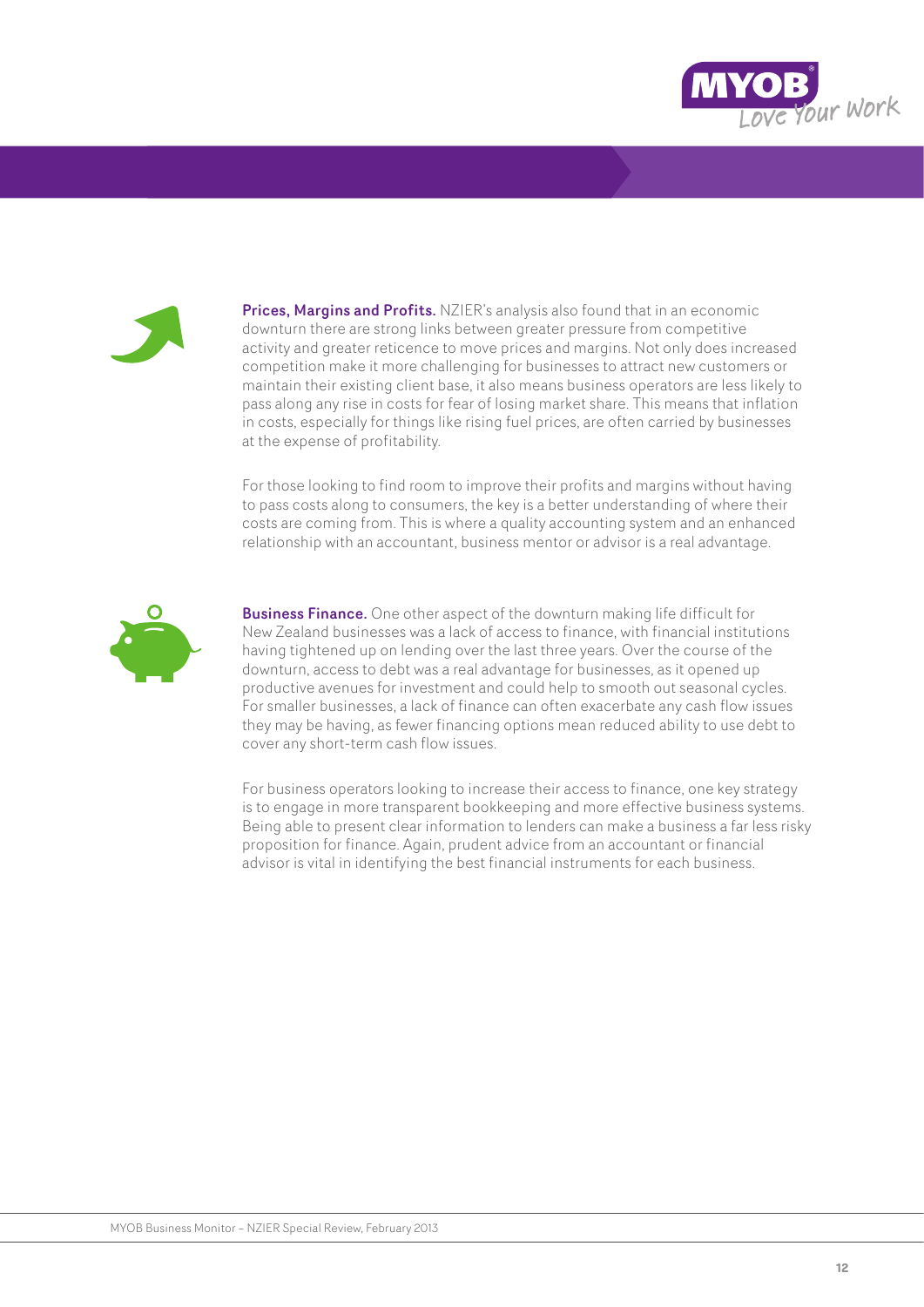

## THE UNEVEN RECOVERY

What is clear from the results of the last three years is that not only has economic recovery been very slow, it has also been remarkably uneven.

Not all regions of the country have been growing at the same pace, with businesses in regional New Zealand consistently behind those in the main centres. The result is a 'two-speed' recovery where businesses in the main centres are performing far stronger than those in the regional economies, which are continuing to see stagnant growth or even ongoing revenue losses.

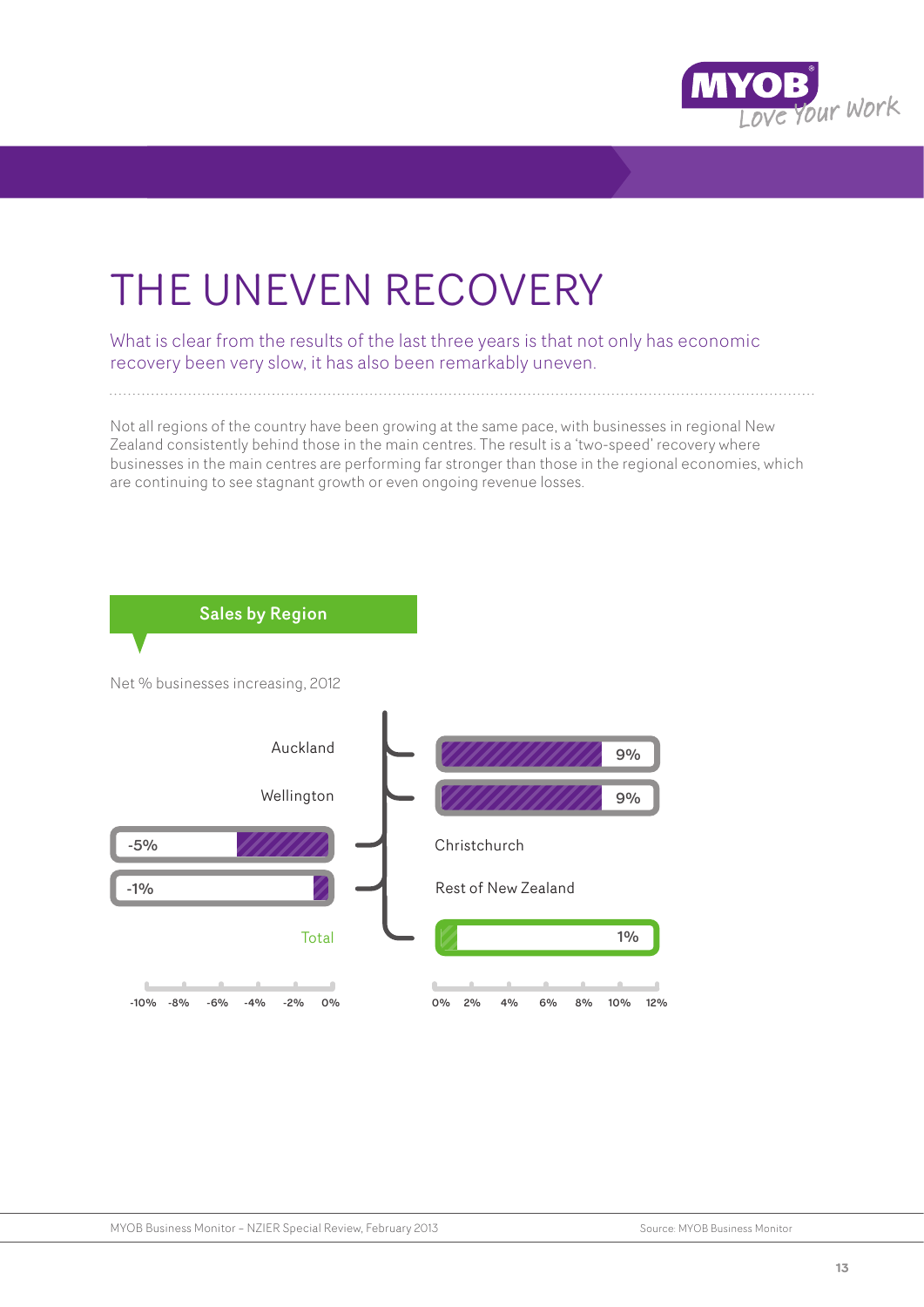

In Auckland, revenue growth had rebounded strongly over the last few years. NZIER's analysis found that as New Zealand's largest city, Auckland enjoys large natural advantages by virtue of its scale and concentration of its people and businesses. Businesses in Auckland can expect growth to continue throughout 2013.

In Wellington, business performance has improved significantly over the last three years. However, many business owners in Wellington were cautious about their progress, amidst concern about international stability and the effect of cutbacks in government spending, a major source of income and employment for the region. This could be a drag on the region going forward.

In Christchurch, the combined effects of two major earthquakes and significant population loss has been a real challenge for the city's businesses, with many businesses suffering big losses over the last three years. Looking towards 2013 however, the effect of the \$30 billion rebuild should be a strong source of growth for the city.

On the whole, businesses outside the main centres are still struggling and have not been able to return to the sort of growth seen in the larger cities. According to NZIER, part of this is being driven by population loss, as more and more young people leave the regions in search of better opportunities. Getting the regional economies performing again is important if New Zealand is going to be able to return to robust growth.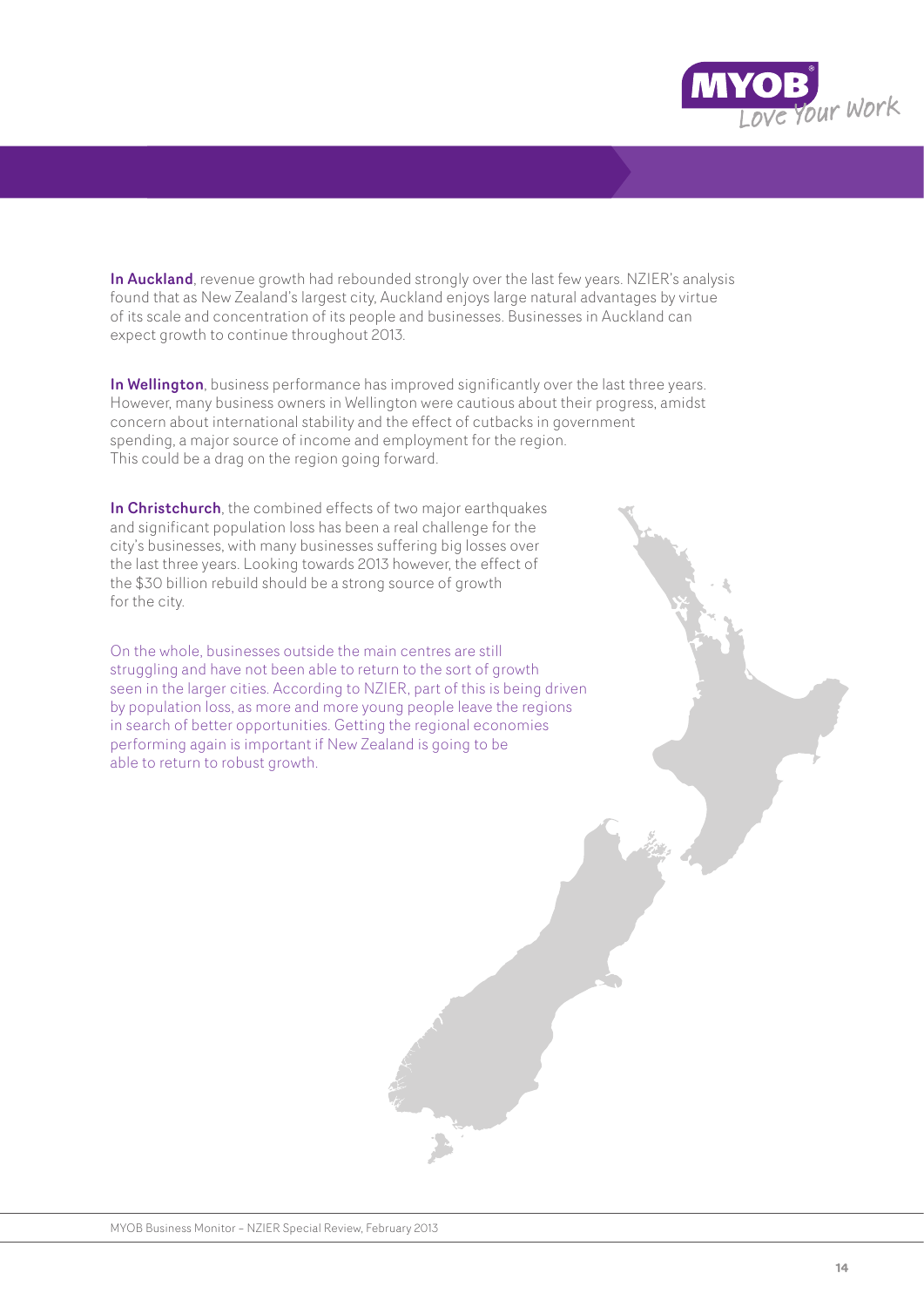

## CONCLUSION

The New Zealand economy is still recovering from a financial crisis and a global economic downturn more severe than any in the post-war era. For New Zealand's SMEs, the last three years have been a challenge, with many businesses still reporting revenue losses now. Others have found a path back to growth.

There is reason to be hopeful. According to NZIER, the sort of severe recession that usually follows major financial crises tends to last for an average of seven years. By that measure, New Zealand's businesses have made it through the halfway point of the cycle and can expect better times ahead.

As we look towards a time when the economy has fully recovered from the downturn, a number of new opportunities will present themselves for businesses. Healthy economic growth should relieve many of the most acute pressure points that business owners and managers have told us they are struggling with. Stronger growth should create more room for businesses to reduce costs and grow their profit margins. A recovered financial sector should make more capital available for business operators who want to invest.

Moreover, we know from the MYOB Business Monitor that there are already real opportunities for those who choose to take a business development approach to the downturn. Business owners that make prudent investments in growing their business capacity and securing market share will not only perform better, they will lock in major gains that will pay off when the economy returns to strong growth.

One area of real opportunity for businesses is greater use of the online space. With fuel prices and competitive activities emerging as key pressures, better use of online marketing, cloud solutions and communications technology can help to make businesses more effective at communicating with customers while also helping them to reduce costs. With the internet set to play an even larger role in the economy over the next few years, operators that embrace these new opportunities will have a big advantage.

For accountants and other business advisors, their role in the year ahead will be critical. Many of the best business strategies – not only for maximising growth, but also for mitigating the impact of pressures such as high fuel prices – will require expert knowledge, advice and support. Those businesses that are best able to make use of this assistance are poised to perform well.